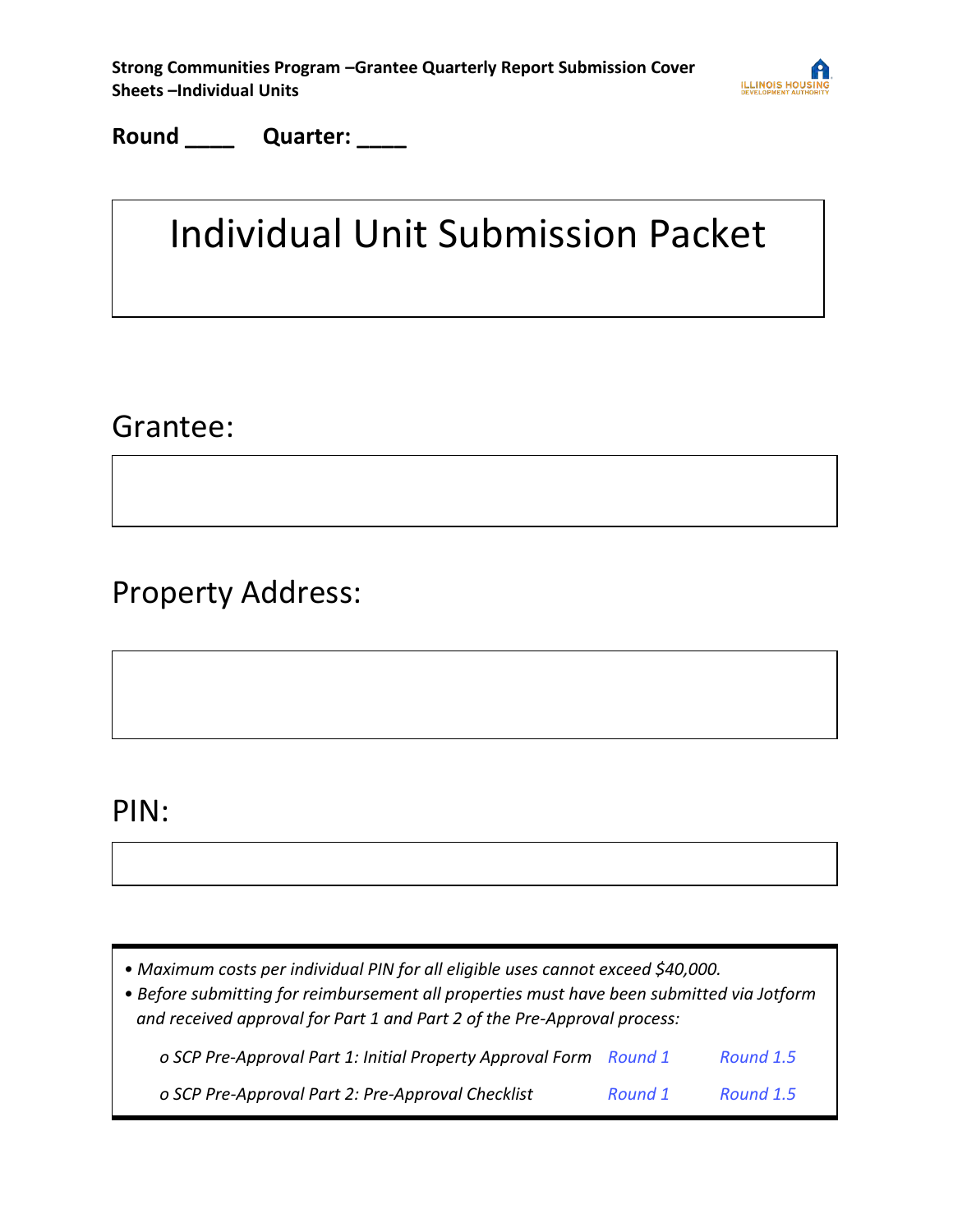| Strong Communities Program – Grantee Quarterly Report Submission Cover |
|------------------------------------------------------------------------|
| Sheets –Individual Units                                               |



| Round<br>Quarter:                                                                                                                                           |                                                                                                                                                                                                                                                                                                                                                                                                                                                                                                                                                                                                                                                                                |
|-------------------------------------------------------------------------------------------------------------------------------------------------------------|--------------------------------------------------------------------------------------------------------------------------------------------------------------------------------------------------------------------------------------------------------------------------------------------------------------------------------------------------------------------------------------------------------------------------------------------------------------------------------------------------------------------------------------------------------------------------------------------------------------------------------------------------------------------------------|
| <b>Grantee:</b>                                                                                                                                             |                                                                                                                                                                                                                                                                                                                                                                                                                                                                                                                                                                                                                                                                                |
| <b>Property:</b>                                                                                                                                            |                                                                                                                                                                                                                                                                                                                                                                                                                                                                                                                                                                                                                                                                                |
|                                                                                                                                                             | Reimbursement Request Checklist                                                                                                                                                                                                                                                                                                                                                                                                                                                                                                                                                                                                                                                |
| • Is this a first (partial) or second (final) payment request*?                                                                                             | *if no further reimbursements will be requested for this property this is considered a second (final) payment request                                                                                                                                                                                                                                                                                                                                                                                                                                                                                                                                                          |
| First (partial) payment request                                                                                                                             | Second (final) payment request                                                                                                                                                                                                                                                                                                                                                                                                                                                                                                                                                                                                                                                 |
| • Has the rehabilitation or demolition project been completed on this property?<br>) <sub>Yes</sub>                                                         | No                                                                                                                                                                                                                                                                                                                                                                                                                                                                                                                                                                                                                                                                             |
| the type of project undertaken on this property:                                                                                                            | • In addition to this checklist and cover sheets, please also provide the following, depending on                                                                                                                                                                                                                                                                                                                                                                                                                                                                                                                                                                              |
| change orders)<br>Change order(s) if any<br>cover sheet<br>by eligible expense category using cover sheets<br>required for second [final] payment requests) | Signed Reimbursement Request Form (PDF or Excel, if able to sign electronic form)<br>Ownership Documentation (only if requesting reimbursement of acquisition expenses)<br>Scope of work narrative (if different from first request or pre-approval or to reflect multiple<br>Contractor payment invoice and proof of payment organized by eligible expense category using<br>Invoice or comparable documentation and proof of payment for all other eligible costs organized<br>Pictures of completed work (include both "during", for rehab, and, if completed "after" photos)<br>Certification of Compliance with applicable Environmental Requirements (IHDA-provided form |
| requests:                                                                                                                                                   | Bid Tabulation Form (if not provided as part of Pre-Approval Process or with a first request)<br>For rehabilitation projects, please also provide the following with second (final) payment                                                                                                                                                                                                                                                                                                                                                                                                                                                                                    |
| Lead risk assessment, conducted by a certified lead risk assessor.<br>Confirmation of final inspection<br>Is the property ready for occupancy?              |                                                                                                                                                                                                                                                                                                                                                                                                                                                                                                                                                                                                                                                                                |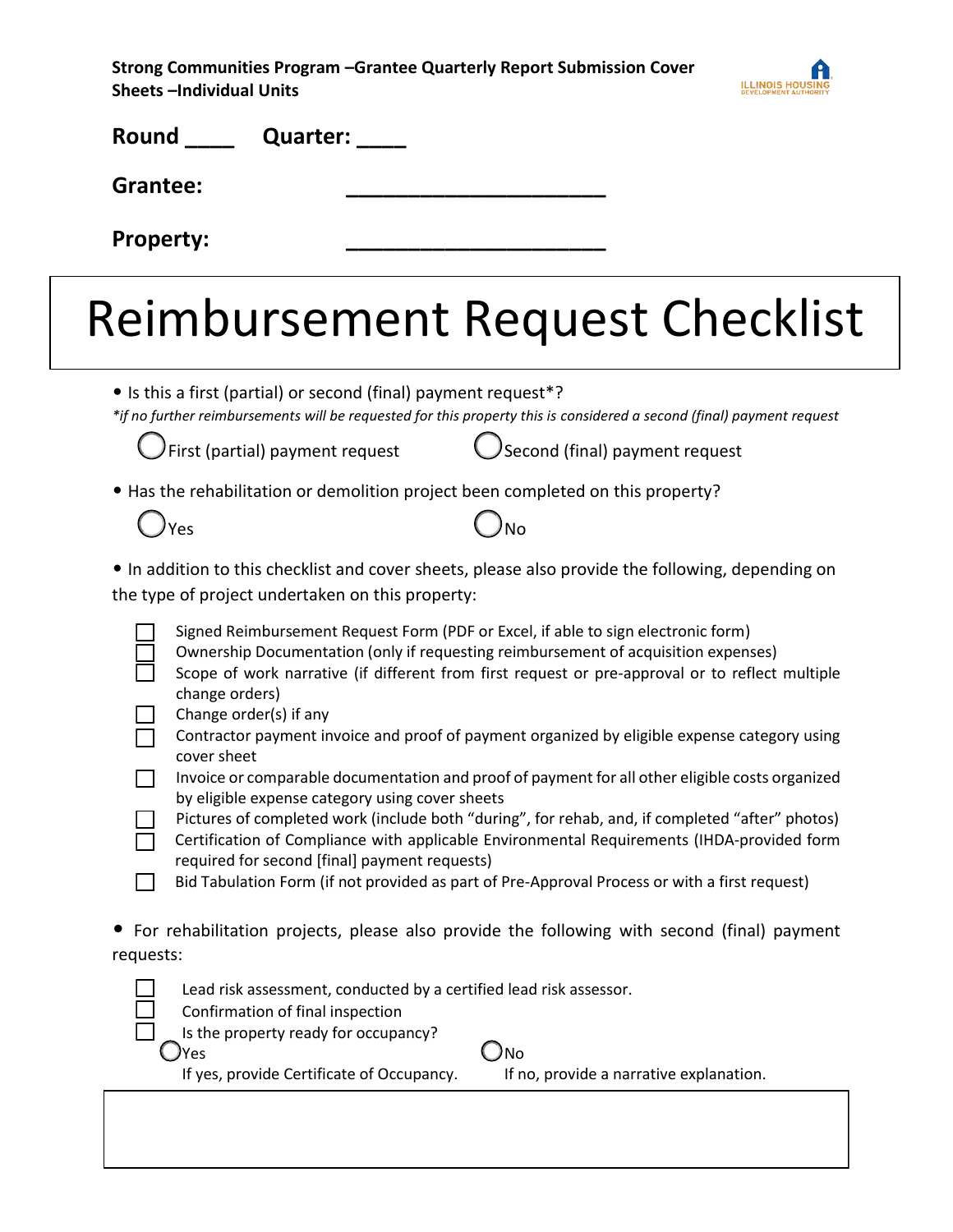

**Grantee: \_\_\_\_\_\_\_\_\_\_\_\_\_\_\_\_\_\_\_\_\_** 

**Property: \_\_\_\_\_\_\_\_\_\_\_\_\_\_\_\_\_\_\_\_\_**

### Acquisition Costs

*• Include an invoice and proof of payment for every cost that you are seeking reimbursement for*

*• All invoices, proofs of payment, and additional documents must be organized and labeled according to their Excel form label*

*• Acquisition costs can be reimbursed up to \$5,000 per property with submission of backup documentation*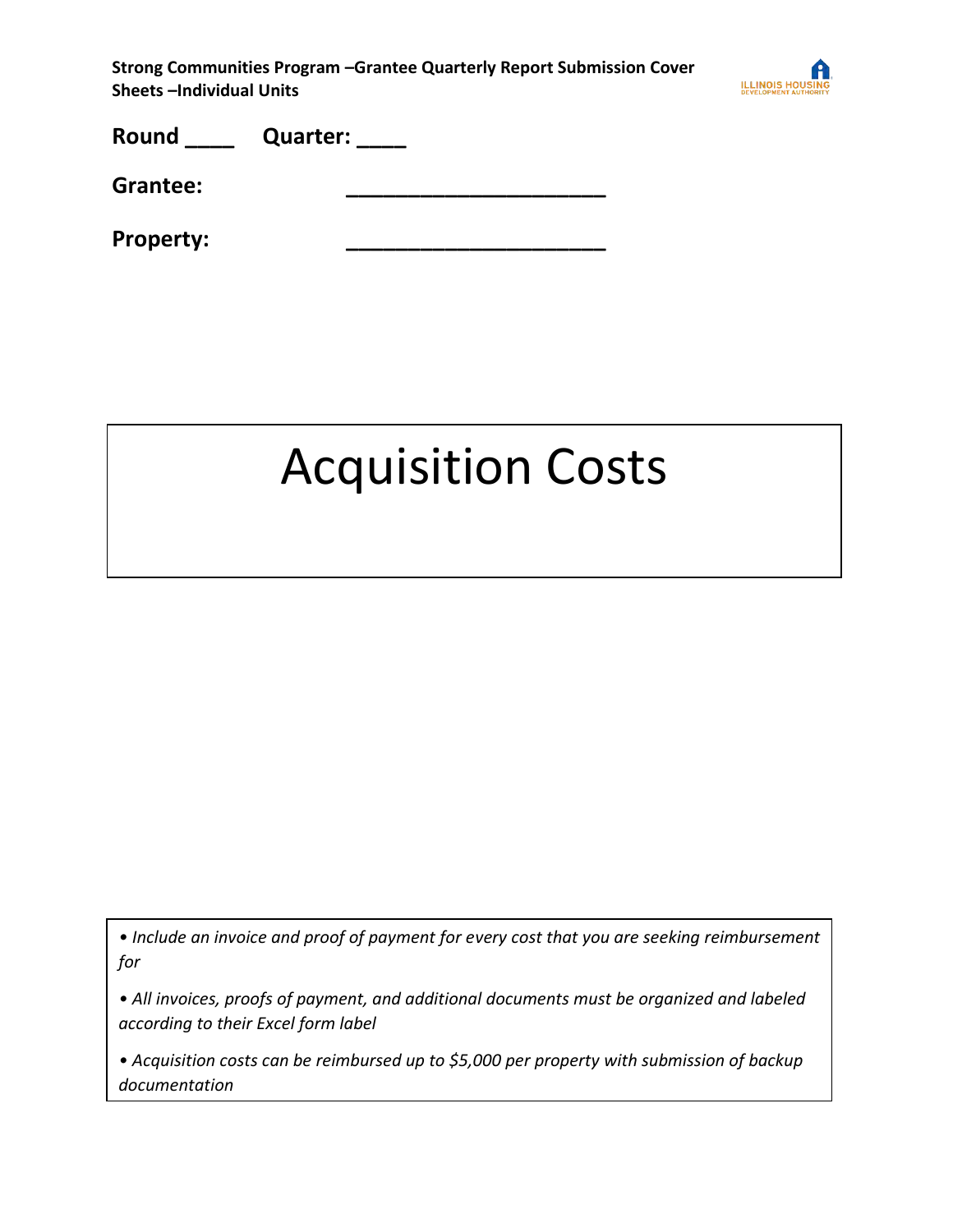

| Round    | <b>Quarter:</b> |
|----------|-----------------|
| Grantee: |                 |

**Property: \_\_\_\_\_\_\_\_\_\_\_\_\_\_\_\_\_\_\_\_\_**

#### Rehabilitation Costs

*• Include an invoice and proof of payment for every cost that you are seeking reimbursement for*

*• All invoices, proofs of payment, and additional documents must be organized and labeled according to their Excel form label*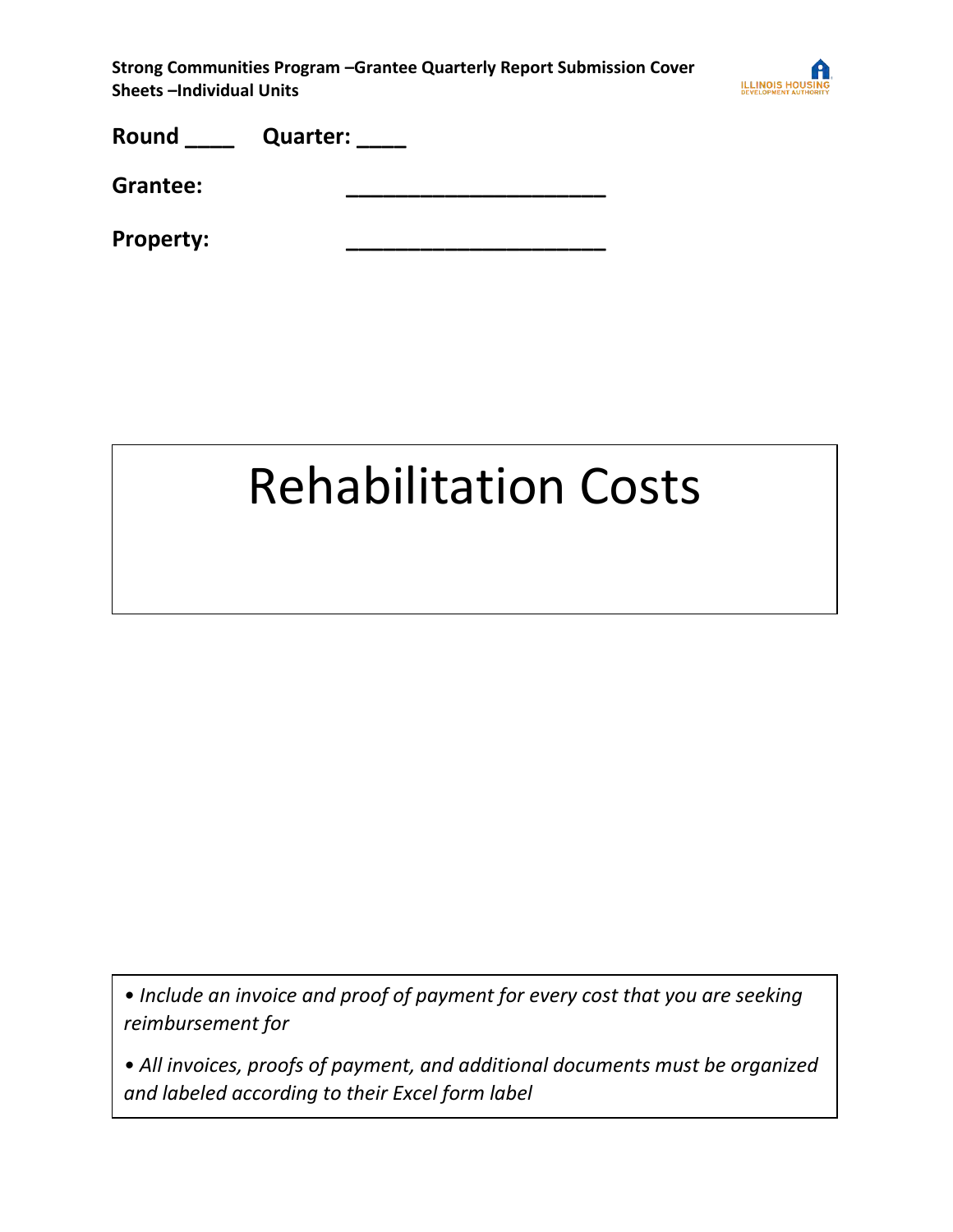

| Round    | <b>Quarter:</b> |
|----------|-----------------|
| Grantee: |                 |

**Property: \_\_\_\_\_\_\_\_\_\_\_\_\_\_\_\_\_\_\_\_\_**

## Demolition Costs

*• Include an invoice and proof of payment for every cost that you are seeking reimbursement for*

*• All invoices, proofs of payment, and additional documents must be organized and labeled according to their Excel form label*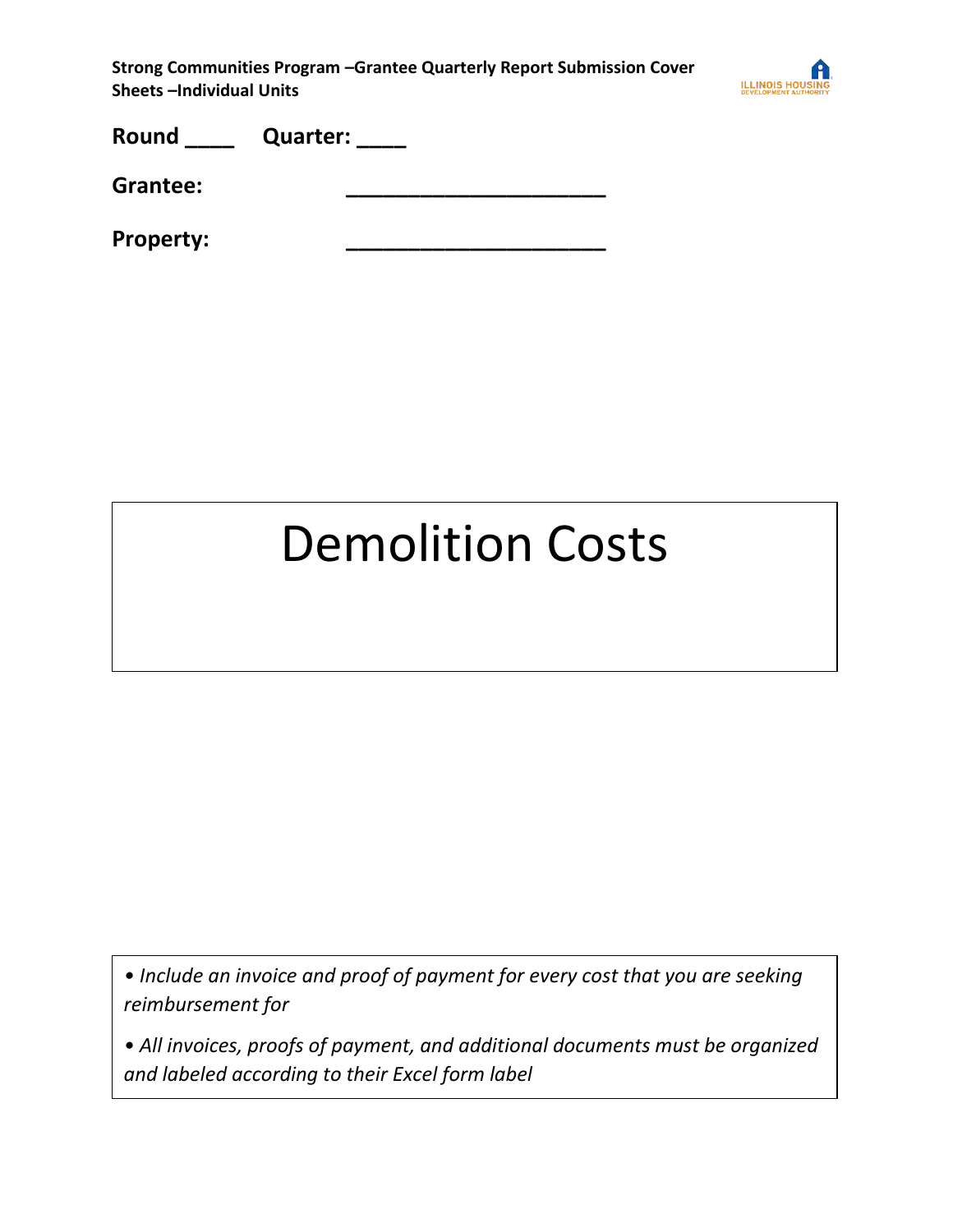

**Grantee: \_\_\_\_\_\_\_\_\_\_\_\_\_\_\_\_\_\_\_\_\_** 

**Property: \_\_\_\_\_\_\_\_\_\_\_\_\_\_\_\_\_\_\_\_\_**

## Tree, Shrub and Debris Removal Costs

*• Include an invoice and proof of payment for every cost that you are seeking reimbursement for*

*• All invoices, proofs of payment, and additional documents must be organized and labeled according to their Excel form label*

*• Grass cutting expenses should be included under the Grass Cutting category*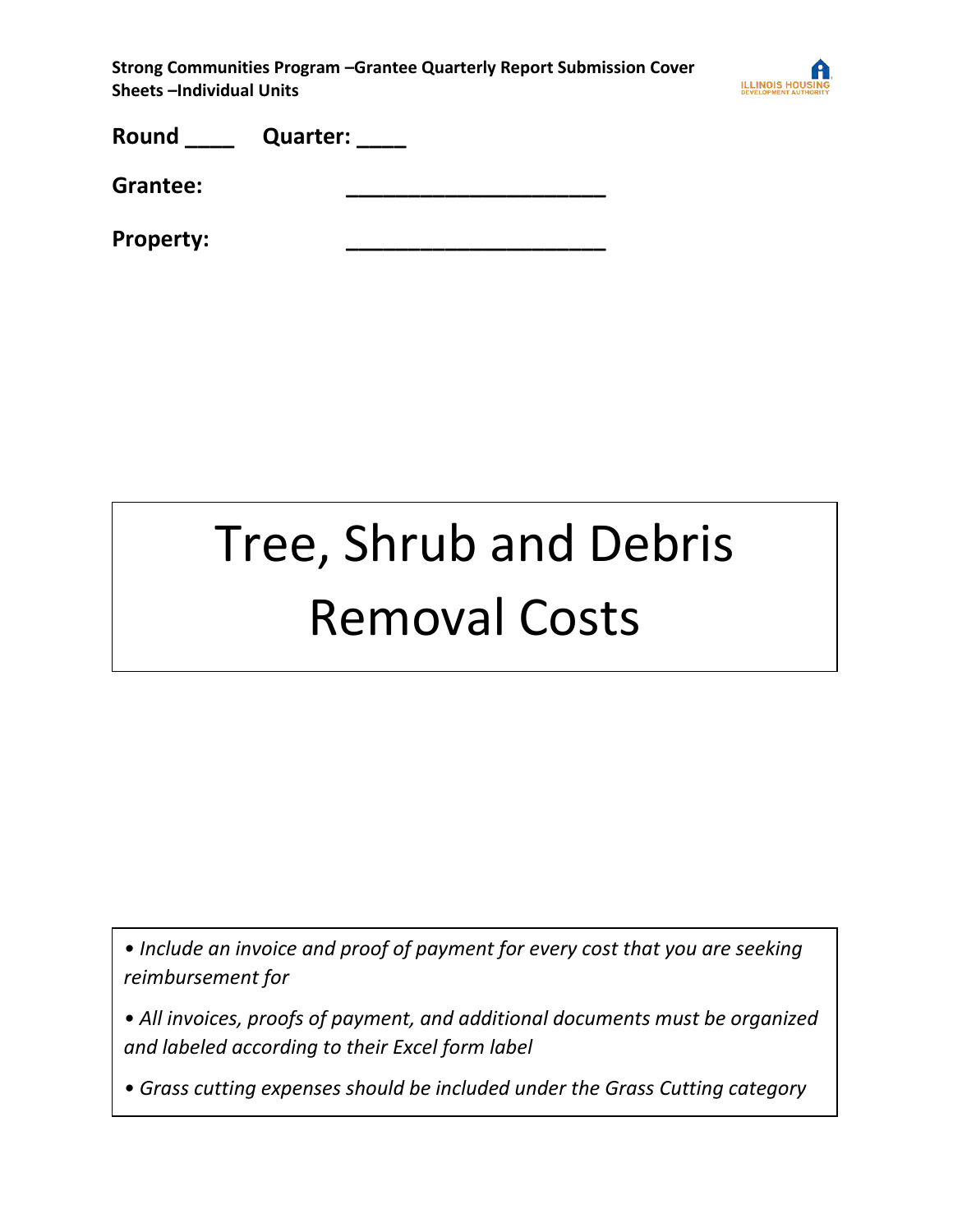

| Round | <b>Quarter:</b> |  |
|-------|-----------------|--|
|       |                 |  |

**Grantee: \_\_\_\_\_\_\_\_\_\_\_\_\_\_\_\_\_\_\_\_\_** 

**Property: \_\_\_\_\_\_\_\_\_\_\_\_\_\_\_\_\_\_\_\_\_**

## Grass Cutting Costs

*• Include an invoice and proof of payment for every cost that you are seeking reimbursement for*

*• All invoices, proofs of payment, and additional documents must be organized and labeled according to their Excel form label*

*• Grass cutting expenses should not exceed 5% of your total grant amount*